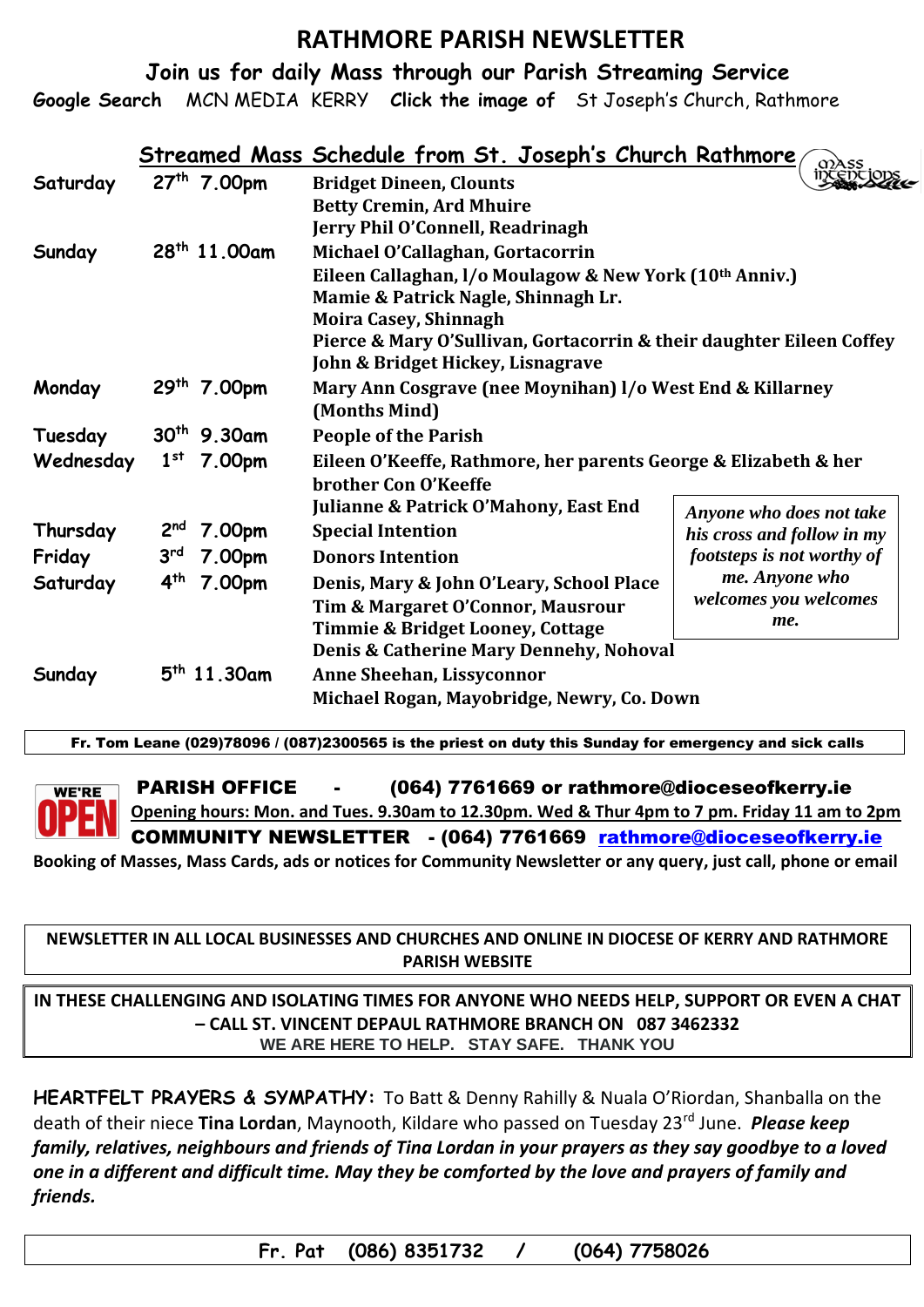# **Hope in Christ as we return to Mass – Bishop Ray**

It is a source of great joy that from next Monday 29th June we can have congregations again in our churches. Praying together as a community, gathering for Sunday Mass is basic to our lives as Christians. Rejoice the day will soon come when we can gather around the altar in our communities:

- to hear God speak to us in the Gospel
- to offer our lives in union with Christ's offering of his
- to receive Holy Communion, food for life's journey.
- to pray together in worship and thanksgiving
- to pray with the bereaved for the deceased

With the major restrictions of the past months it is wonderful how creative so many parishes have been: Mass and other liturgies broadcast on Parish Radio, Streaming over the internet, Facebook and YouTube; prayers and reflection pieces on the diocesan and parish websites; Sunday Mass on Radio Kerry, daily Mass on RTE news-now; support for the Grow in Love program for school children; phone contact with the sick and their carers, and with those confined to their homes. We all need to be calm, careful, and patient as we begin to gather again around the altar. Limited congregations due to the demands of social distancing could mean that not all will be able to enter the church for a particular Mass. What is the maximum number permitted in your local church?

The following are practical points to keep in mind as we return to Mass:

- Because the Sunday Mass obligation will continue to be dispensed for some time yet, why not join in a weekday Mass rather than Sunday?
- Some people may decide to wait until things settle down before coming out to Mass.
- Volunteers will be working to ensure matters work smoothly and in safety. Give a smile and full cooperation.
- As those over 70, or even 60 need to be very careful, maybe their children or grandchildren can volunteer.

For safety from the virus, most important of all is that each of us takes personal responsibility for:

- hand-washing on leaving home and returning
- hand-sanitizing on entry to church and exit
- social distancing at all times in church
- wearing a face cover if appropriate

Many people have given their all selflessly, generously and at real personal risk, for the health of the nation. Local charities have done great work, new community groups have sprung up. The coronavirus has given us a new appreciation of our interdependence, as family, neighbours, community and an entire country. It has been brought home to us that our communities have an abundance of selfless, generous, joy-filled capable people. It gives fresh meaning to our realizing that we are one family under God Our Father.

Is it people that matter most in life? Is the most valuable thing in life, family, neighbours, friends and colleagues?

### *The Lord is my shepherd; there is nothing I shall want. You are there with your crook and your staff; with these you give me comfort.*

With Covid-19 we are all on a difficult journey. We do not journey alone, God journeys with us. If the journey has been difficult, it also has been at times uplifting, so much goodness all around us. After three months of restrictions what strikes you about your faith in God? Have you a fresh appreciation of the place of faith and prayer in the home? Have you a fresh appreciation of family, friends and neighbours?

Where do you turn to when you feel down or in great difficulty, when you feel insecure or vulnerable? Where do you find strength and comfort? Do you find it in Jesus, Jesus Christ, your "Good Shepherd"? He is with us always. Christ asks us to trust in him.

Our Lady health of the sick, pray for us. *+ Ray Browne*

 *Diocese of Kerry*